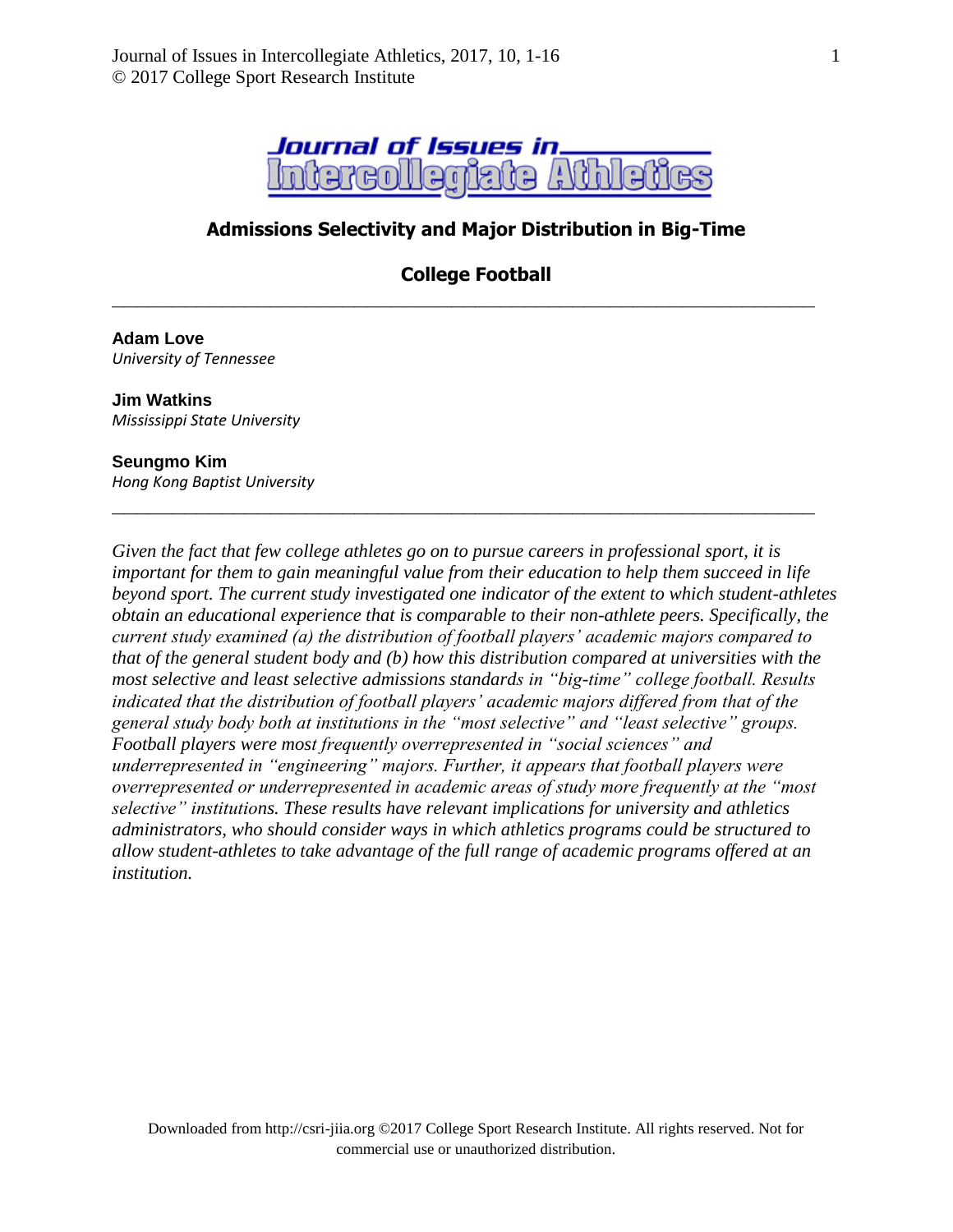s stated in the tagline of a memorable National Collegiate Athletic Association s stated in the tagline of a memorable National Collegiate Athletic Association<br>(NCAA, 2007) branding campaign, "there are over 380,000 student-athletes, and most of us go pro in something other than sports." Given this reality, it is important for college athletes to gain meaningful value from their education to help them succeed in careers beyond sport. The NCAA's rhetoric frequently highlights the importance of education. As stated by NCAA President Mark Emmert:

The Association was founded on the notion of integrating athletics into the educational experience, and we have to make sure we deliver on that 100-year-old promise. We have to remind ourselves that this is about the young men and women we asked to come to our schools for a great educational experience. (NCAA, n.d., para. 11)

However, despite the NCAA's stated focus on education as paramount, a number of issues may compromise the ability of student-athletes to take full advantage of the academic opportunities available at their universities.

One factor that may restrict student-athletes' educational pursuits is the amount of time they must dedicate to sports. The 2015 Growth, Opportunities, Aspirations and Learning of Students in College (GOALS) survey, administered by the NCAA, indicated that Football Bowl Subdivision (FBS) players spend a median of 42 hours per week on their sport, up from 39 hours per week in 2010 (NCAA, 2016b). In a piece published by *The Players' Tribune*, former Duke University basketball standout Shane Battier (2016) lamented the fact that student-athletes have an off-season with workouts that are "voluntary" in name only, causing their time to be strictly budgeted down to the very last minute. Given these time demands, Battier suggested it's "hardly a secret" that student-athletes are often guided toward "easy" classes in the least demanding academic majors. In fact, a substantial body of academic research has identified the existence of "clustering" in which student-athletes are disproportionately overrepresented in certain academic majors (Case, Greer, & Brown, 1987; Fountain & Finley, 2009, 2011; Otto, 2010; Paule-Koba, 2015; Sanders & Hildenbrand, 2010; Schneider, Ross, & Fisher, 2010). Along these lines, the purpose of the current study was to investigate areas of study in which football student-athletes are most commonly overrepresented and underrepresented in comparison to the general student body. The results help scholars, sport administrators, and other stakeholders in college athletics consider one indicator of the extent to which student-athletes are able to gain full, meaningful value from their college educations.

# **Conceptual Background**

#### *Academic Integrity in College Athletics*

Given the substantial time demands placed on student-athletes, the need for them to achieve certain academic performance standards to remain eligible for competition, and the emphasis placed on winning in college sport, it's little surprise that scholars and journalists have uncovered a long history of problems involving academic integrity in college athletics. During the 1903 season, only 3 of 23 players on the University of Chicago football team were full-time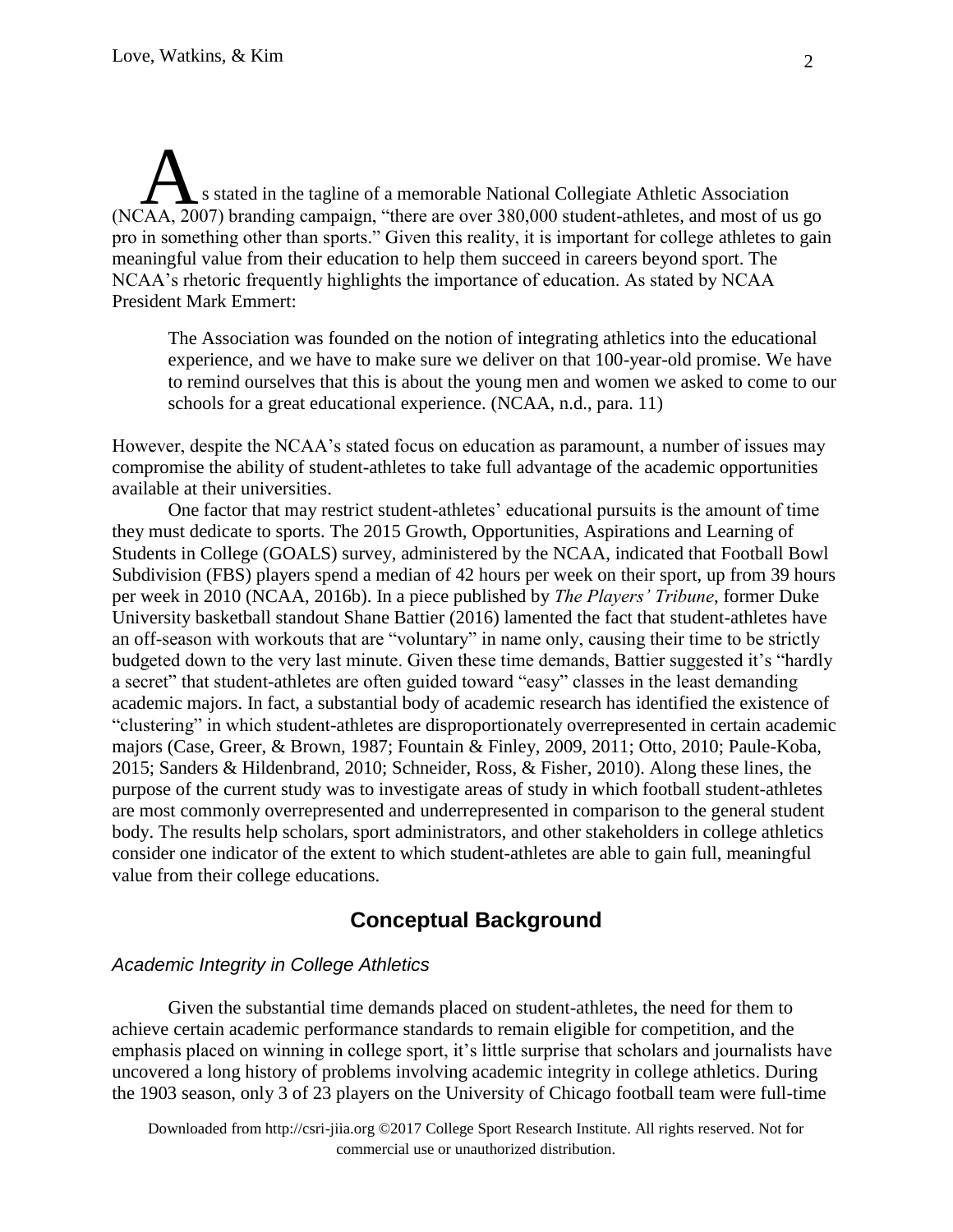students during the fall semester (Lester, 1999). During the 1940s, U.S. Military Academy head football coach Earl Blaik tolerated honor code violations committed by his football players until, in 1950, nearly the entire team was dismissed from West Point for obtaining copies of exams (Smith, 2011). In 2004, former University of Georgia assistant men's basketball coach Jim Harrick Jr. gave his students a final exam – the only exam in his "Coaching Principles and Strategies of Basketball" course – that asked rather basic questions such as "how many goals are on a basketball court?" (Johnston, 2004). In fact, three scholarship basketball players in the class did not even take the final exam, and all students in the course received A grades (Johnston, 2004). In 2011, reports surfaced that the Stanford University Athletic Academic Resource Center provided its athletes with a list of classes that were widely regarded as "easy" (Harris, 2011). Although there are many more cases that could be included here, these examples simply provide a brief illustration of the range of academic integrity issues that have long been associated with big-time college sport. As of January 2015, the NCAA was investigating allegations of academic misconduct on 20 separate college campuses (Wolverton, 2015).

Concerns about issues related to academic integrity in college sport have been a prominent topic of scholarly research (Benford, 2007; Ridpath, 2010). Notably, scholars have investigated the ways in which athletics can compromise student-athletes' educational experiences. For example, Adler and Adler (1985) reported that most athletes enter college with optimism and idealism about their academic pursuits, but their experiences on campus lead them to become detached from academics, abandoning their initial aspirations, and gradually resigning themselves to an inferior academic experience. Student-athletes who develop higher levels of athletic identity tend to perform more poorly in the classroom (Bimper, 2014). Of course, athletics departments provide services intended to support the academic pursuits of studentathletes. However, some student-athletes express frustration about being treated as though they are incapable of making decisions and feel they have a lack of autonomous choice in selecting their academic coursework (Hardin & Pate, 2013). Student-athletes often become progressively less satisfied over their careers with the guidance and planning services offered by their athletic academic centers, and many student-athletes may prefer receiving academic advising from a faculty advisor instead of their athletic counselor (Huml, Hancock, Bergman, 2014). Such findings raise concerns about the extent to which student-athletes are gaining a full, meaningful academic experience while they are in college.

#### *Student-Athletes and Academic Majors*

Numerous investigations by scholars and journalists have uncovered instances in which a disproportionately high number of student-athletes at a particular university are enrolled in the same major, which has often been referred to as "clustering." For instance, 58 out of 74 scholarship football players at the University of Michigan who identified an academic major were in general studies during the 2004 season, and 87 of the 176 total students enrolled in general studies were Michigan student-athletes (Heuser, Gershman, & Carty, 2008). In 2013, a curriculum review committee at Auburn University voted to eliminate the public administration major because they concluded that it added little to the university's academic mission (Cohen, 2015). At that time, more than half of the students majoring in public administration were student-athletes, and the Auburn athletics department offered to contribute funds for faculty and staff salaries, if necessary, to allow the university to continue offering the major (Cohen, 2015). Former University of North Carolina football player Michael McAdoo filed a lawsuit against UNC in 2014, claiming he was interested in a criminal justice major but was told by athletics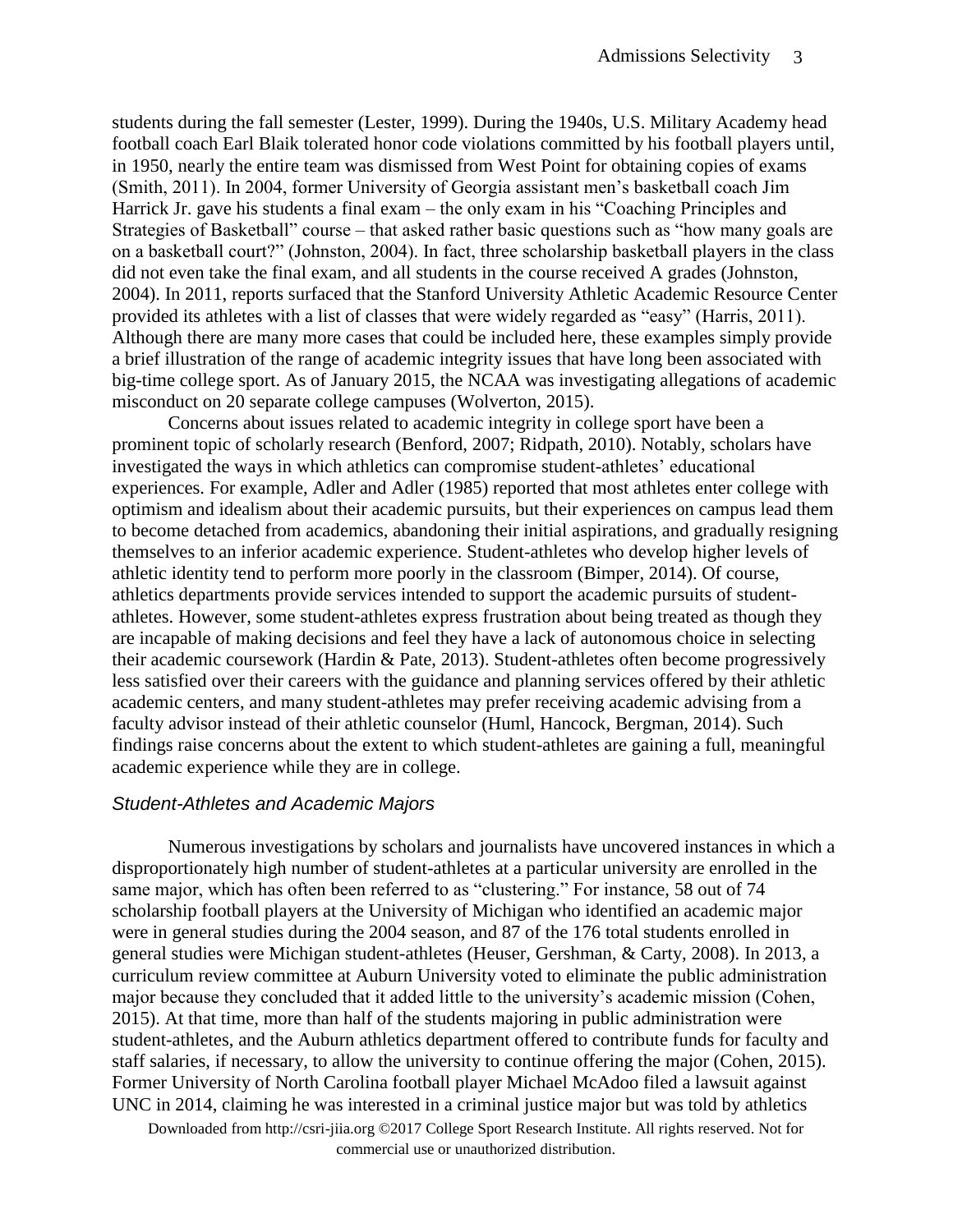department staff to choose between exercise science, African American studies, and communications because these three majors would not conflict with his football responsibilities (Ganim, 2014). In the suit, McAdoo claimed the university did not fulfill its promise to provide him with a quality education. The existence of such cases raises clear concerns about the extent to which student-athletes are able to gain meaningful value from their education.

Scholarly research on clustering has verified its existence among football programs at the FBS level and throughout Division I Men's and Women's basketball. In an initial study on the topic, Case, Greer, and Brown (1987) defined clustering as occurring when 25% or more of the student-athletes on a team are pursuing the same academic major. Specifically, the authors found clustering to exist on 71% of men's basketball teams and 51% of women's basketball teams at the Division I level. Fountain and Finley (2009) examined the existence of clustering in the Atlantic Coast Conference (ACC), finding that every football program in the conference had at least 25% of players clustered into a particular major. Investigating football programs in the Big-12, Schneider et al. (2010) found that players were most commonly clustered into majors in the areas of "communications" and "social science." Otto (2012) reported that clustering existed at 7 of 10 football programs in the Pacific-10 Conference. Paule-Koba (2015), meanwhile, examined two years of data for Division I women's basketball programs and found that clustering existed on 44.5% of teams in 2008-09 and 29.8% of teams in 2009-10. Based on prior research, it appears that academic clustering has been relatively commonplace, particularly in the sport of football.

With respect to student-athletes' movement between majors during their time in college, Sanders and Hildenbrand (2010) reported that while some clustering was evident upon football players' entry to college, clustering intensified greatly over time. Specifically, student-athletes tended to migrate to clustered majors in the middle of their academic careers. Extending this longitudinal approach, Fountain and Finley (2011) similarly found that football players migrated into a single clustered major over time. In particular, players who began with a major listed as "general studies" tended to change to "Apparel, Housing, and Resource Management" by their third and fourth years with the football program. Overall, scholarly research on this topic has clearly demonstrated that student-athletes in particular sports tend to be clustered into certain majors on college campuses. Work such as that by Schneider et al. (2010) and Fountain and Finley (2011) indicates that the specific majors into which student-athletes are clustered may differ from campus to campus; although we must acknowledge the possibility that studentathletes could genuinely desire their specific major. The current study extends the work of scholars such as Otto (2010) and Schneider et al. (2010) by comparing the proportion of studentathletes in particular majors to that of the student body in general; specifically, we not only examine academic areas in which football student-athletes are overrepresented, but also areas in which they are underrepresented when compared to the general student body.

#### *University Admissions Selectivity*

Universities have widely varying admissions standards, and a student's athletic ability may be one factor considered in admissions decisions. This creates a situation in which certain institutions, particularly those with relatively high admissions standards, have many studentathletes entering the university with academic qualifications that are well below those of the typical member of the study body. Following an academic probe that led to several football players being dismissed for cheating, Notre Dame Head Coach Brian Kelly commented that few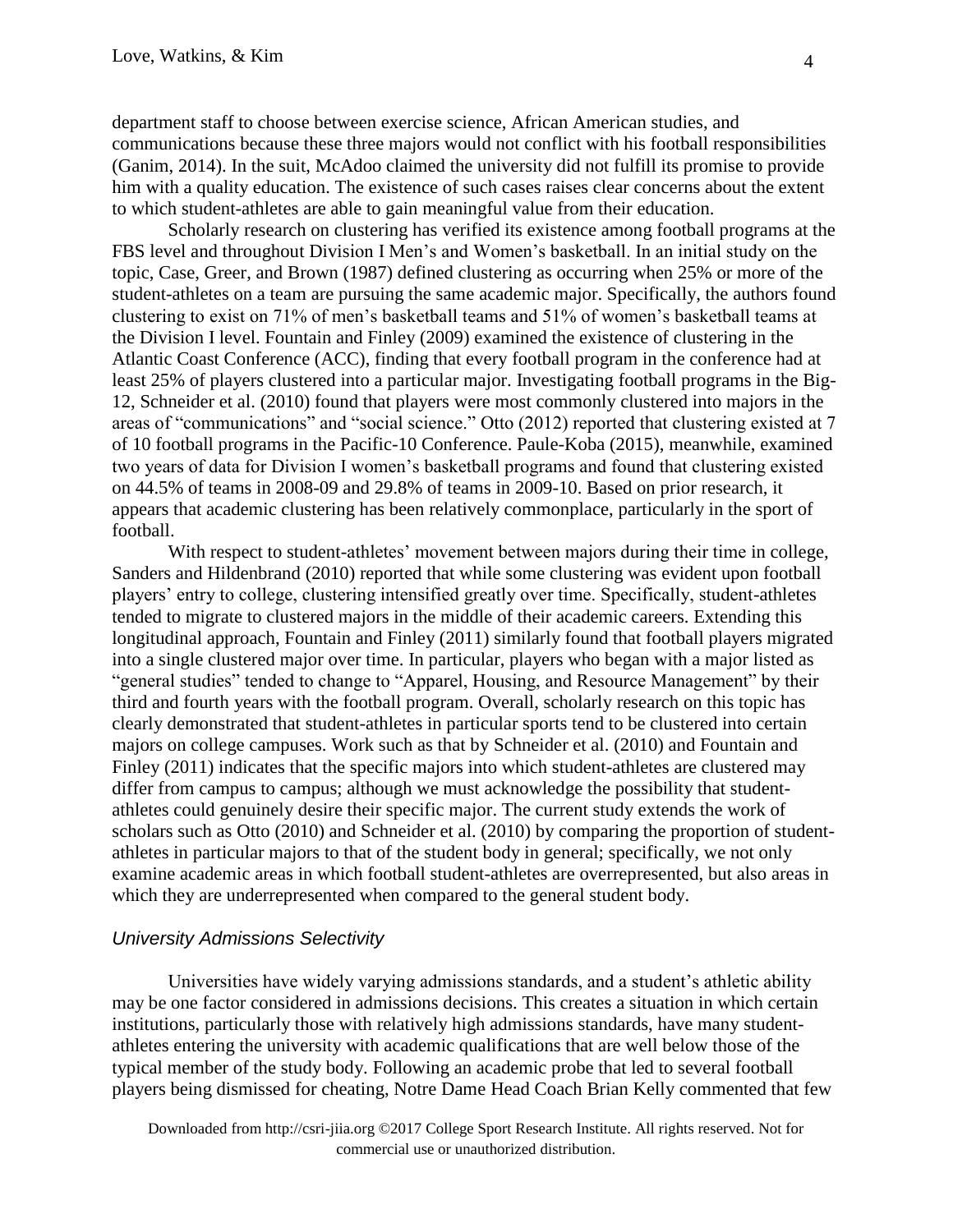of his football players would be able to gain admission to the university if it were not for their athletic talents:

I think we recognized that all of my football players are [academically] at risk. All of them, really. Honestly, I don't know that any of our players would get into the school by themselves right now, with the academic standards the way they are. Maybe one or two of our players that are on scholarship. (Hansen, 2015, para. 25)

A similar situation seems to exist at many institutions involved in big-time college athletics. One of Joe Paterno's first acts as Pennsylvania State University athletic director was to ask the university president for nine "special admits," which constituted about one third of the football recruiting class (Smith, 2016, p. 106). With respect to the existence of "clustering" among student-athletes' academic majors, Case et al. (1987) found clustering to be more pronounced in men's and women's basketball at academically "elite" institutions. Of course, at institutions with relatively lower admissions standards, we may expect the need for "special admits" for studentathletes to be less common. Overall, given a long history of issues with academic integrity, the existence of academic "clustering" among student-athletes, and the possibility for studentathletes to be given special consideration in the admissions process, the current study investigated the following research questions:

RQ1: How does the distribution of football players' academic majors compare to the distribution of academic majors in the general student body?

RQ2: To what extent does this distribution differ at the most highly-selective and least selective institutions in "big-time" college football (i.e., Power Five conferences)?

### **Method**

#### *Data Collection*

The current study focused on institutions in the "Power Five" conferences (plus Notre Dame), which constitutes a total of 65 universities. To categorize institutions according to admissions selectivity, the authors used the 2010 edition of the Carnegie Classification of Institutions of Higher Education and 2015 edition of the Princeton Review rankings, both of which were the most recent available at the time of data collection. Both the Carnegie Classification (Sweitzer, 2009) and the Princeton Review rankings (Volkwein & Sweitzer, 2006) have been examined as measures of admissions selectivity in previous research.

Specifically, the Carnegie Classification uses the distribution of entrance examination scores (i.e., ACT and/or SAT) for each institution's entering first-year students to determine a selectivity categorization ("Undergraduate Student Profile," n.d.). Of the 65 universities in our population, 52 were designated as "highly selective" in the Carnegie Classifications, while the remaining 13 were designated as just "selective." These 13 institutions were placed in the "least selective" group for analysis in the current study. The Princeton Review admissions selectivity ratings, which score each institution on a scale from 60-99 using factors such as entering firstyear students' class ranks, standardized test scores, and high school grade-point averages; the percentage of students from out-of-state; and the percentage of applicants accepted ("The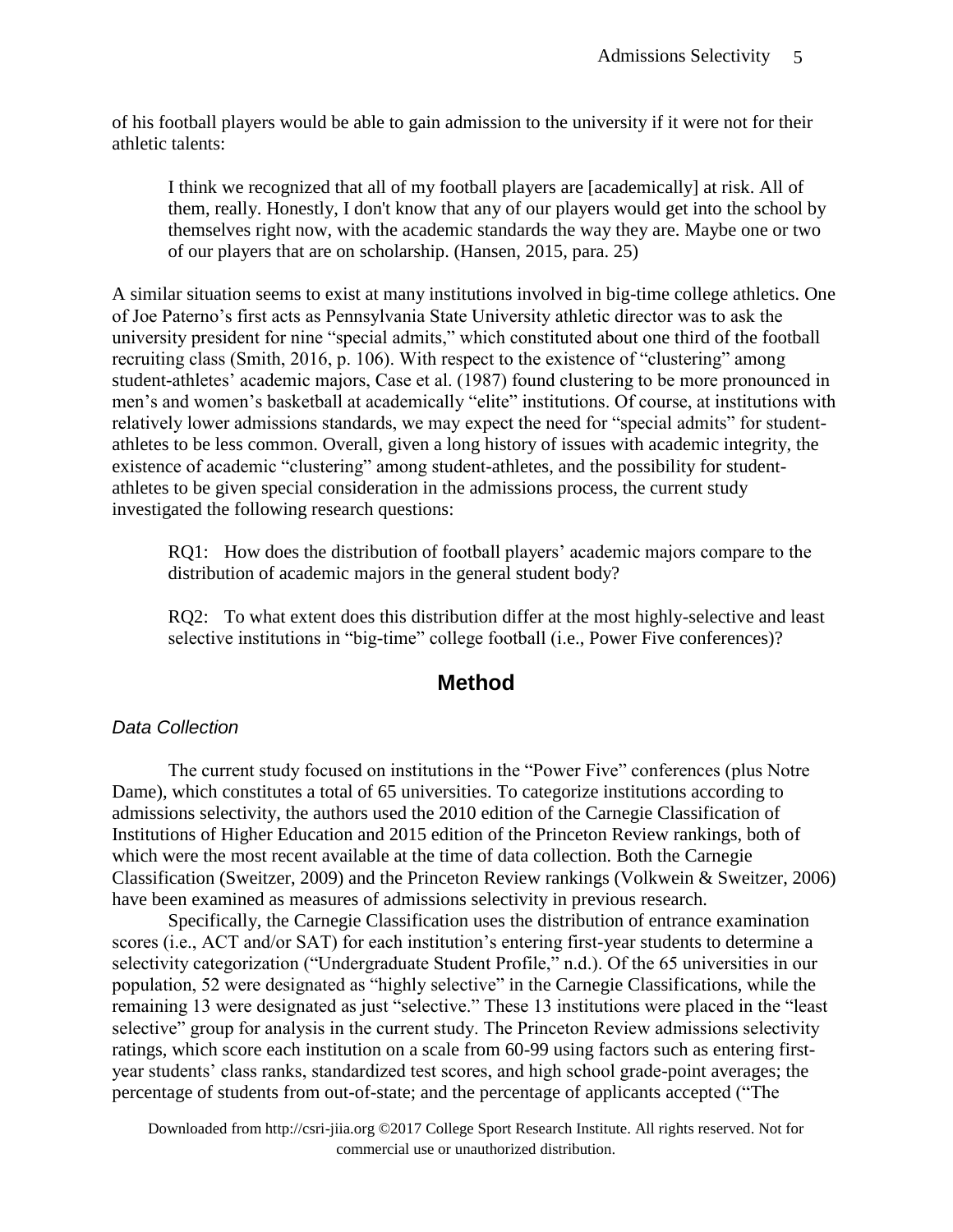Princeton," n.d.), were used to sort the remaining institutions. Of the remaining 52 institutions, 14 had a score of 95 or higher, and these 14 institutions were placed in the "most selective" group for analysis.

To collect data about student-athletes' majors, the investigators consulted media guides and player profiles from official athletic department websites. Data were recorded for every football student-athlete (excluding freshmen) that listed a declared major. Student-athletes with an undeclared major or with no major listed were not included in the data set. Further, true freshmen players were excluded due to the fact that media guides are generally published in advance of the football season; thus, most freshmen would likely not have completed any classes at the university at the time of media guide publication.

In order to compare football student-athletes with the general student body at each institution, data were collected from the Common Data Sets provided by each university. The Common Data Set initiative is a collaborative effort among data providers in higher education to "improve the quality and accuracy of information provided to all involved in a student's transition into higher education" (www.commondataset.org). One item included in the Common Data Sets is information about the number of degrees conferred in each disciplinary area according to Classification of Instructional Program (CIP) codes.

CIP codes were developed by the U.S. Department of Education's National Center for Education Statistics to provide a taxonomic scheme for the tracking and reporting of degree programs. The CIP system uses whole numbers as a "heading" for general areas of study and decimals to indicate specific degree programs. For example, the CIP number 14 represents the field of "Engineering," while the code for a degree in "Mechanical engineering" is 14.19. For the current study, student-athlete majors were grouped according to CIP headings (e.g., a major in 14.19 "Mechanical engineering" and 14.08 "Civil engineering" were both placed in the CIP category 14). This allowed us to focus on examining the subject areas in which student-athletes were most commonly (and least commonly) pursuing degrees. In addition, because majors may have different names at different institutions (e.g., a degree might be called "sport management" and one university and "sport administration" at another), the use of CIP codes facilitated comparison across a number of institutions.

#### *Data Analysis*

One of the 13 institutions initially placed in the "least selective" group did not provide any information about football student-athletes' majors, while one of the 14 "most selective" institutions did not participate in the Common Data Set initiative. Thus, these two institutions were excluded from the study, leaving a total of 12 institutions in the "least selective" group and 13 institutions in the "most selective" group for data analysis. To compare the distribution of football players' academic majors to that of the general student body, a cross-tabulation with the Chi-square test was performed using the data for each institution. Because a number of CIP categories for each institution had expected frequency counts of less than five with respect to the number of football players in a particular CIP category (Cochran, 1954), the current study used Monte Carlo simulation with 10,000 samples (i.e., confidence intervals of 99%) in order to obtain unbiased estimates of true *p* values, without the requirements of the asymptotic test (Currell, 2015). More specifically, Monte Carlo simulation refers to "a method of analysis based on artificially recreating a chance process (usually with a computer), running it many times, and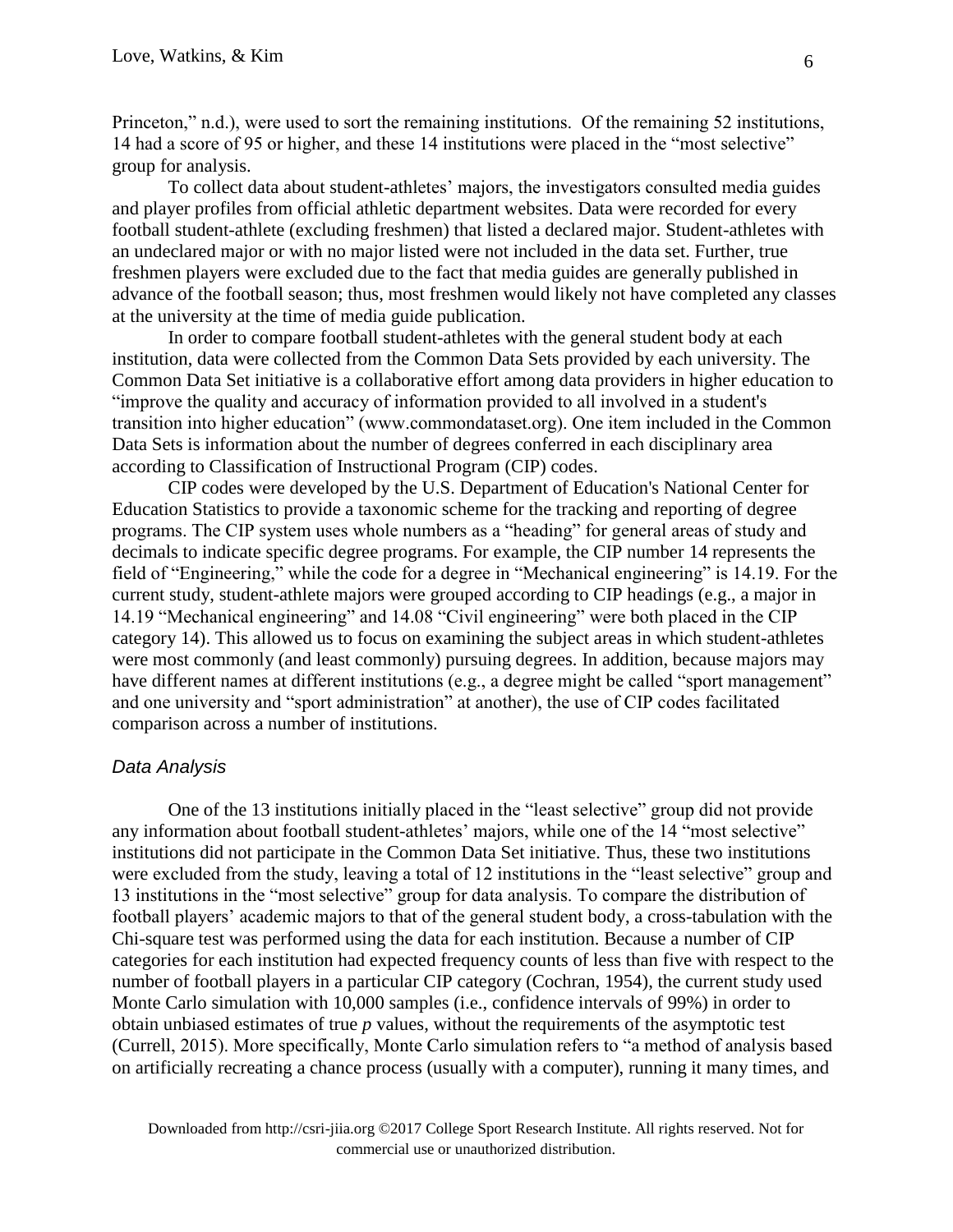directly observing the results" (Barreto & Howland, 2005, p. 216). Through such a process, a Monte Carlo simulation can create an unbiased estimate of true *p* values.

When testing for significant differences between distributions in two groups (as was the case in the current study), a Chi-square test is commonly used on the basis of the asymptotic assumption. However, the assumption is likely to be violated when a data set is small, sparse, unbalanced, or poorly distributed. In such cases, however, the Monte Carlo simulation method can be used to provide unbiased estimates of true *p* values. As previously mentioned, numerous cells had expected frequencies of less than five in the current study, which indicated that the traditional Chi-square test was inappropriate (Schumacker & Tomek, 2013). Therefore, in order to identify cases in which significant differences existed with respect to the proportion of football student-athletes in a particular CIP category compared the general student body, the current study used the Monte Carlo simulation method, which is recommended for larger tables (Hilbe, 2004). Finally, to identify specific CIP categories in which football players were either overrepresented or underrepresented, the investigators examined adjusted residual values; values of greater than or equal to a magnitude of 2.0 indicate significant differences (Agresti, 2007).

### **Results**

The results of the Monte Carlo simulation analysis indicated that the overall distributions of football players' majors were significantly different from those of the general student body at 11 of the 12 "least selective" institutions and all 13 of the "most selective" institutions. Specific CIP areas in which football student-athletes were over or underrepresented at these 11 institutions in the "least selective" group and 13 institutions in the "most selective" group are discussed in detail below (also see Table 1 for complete results).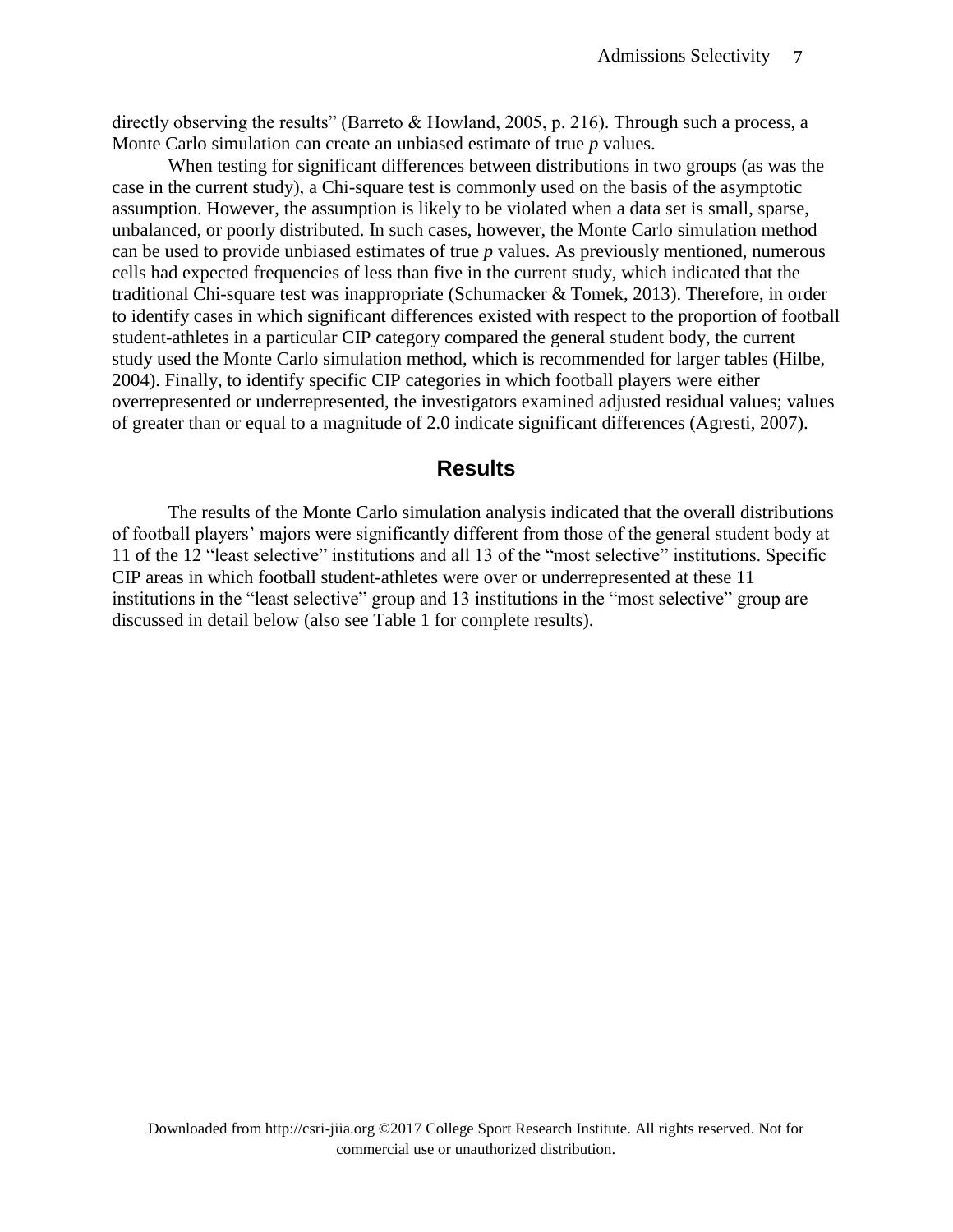#### Table 1

*The frequency with which football players were underrepresented and overrepresented in each CIP category (number of instances/total number of institutions)*

|                                                  | <b>Least Selective Institutions</b> |                          | <b>Most Selective Institutions</b> |                          |
|--------------------------------------------------|-------------------------------------|--------------------------|------------------------------------|--------------------------|
| <b>CIP Category</b>                              | <b>Under-</b>                       | Over-                    | <b>Under-</b>                      | Over-                    |
|                                                  | represented                         | represented              | represented                        | represented              |
| 1 Agriculture, agriculture operations, & related | 1/6                                 | 1/6                      |                                    |                          |
| sciences                                         |                                     |                          |                                    |                          |
| 3 Natural resources & conservation               | 0/9                                 | 0/9                      | 1/9                                | 0/9                      |
| 4 Architecture & related services                | $\overline{0/8}$                    | $\overline{0/8}$         | $\overline{0/8}$                   | 1/8                      |
| 5 Area, ethnic, cultural, gender & group studies | $\overline{0/8}$                    | $0/8$                    | 0/11                               | 5/11                     |
| 9 Communication, journalism, & related           | 0/11                                | 2/11                     | 0/9                                | $\overline{5/9}$         |
| programs                                         |                                     |                          |                                    |                          |
| 11 Computer & information sciences & support     | 0/10                                | 0/10                     | 3/13                               | 0/13                     |
| services                                         |                                     |                          |                                    |                          |
| 12 Personal & culinary services                  | 0/1                                 | 0/1                      | $\overline{\phantom{a}}$           |                          |
| 13 Education                                     | 3/10                                | 0/10                     | 0/6                                | 0/6                      |
| 14 Engineering                                   | $3/10$                              | 0/10                     | 8/12                               | 0/12                     |
| 15 Engineering technologies & engineering-       | 0/5                                 | 1/5                      | 0/1                                | 1/1                      |
| related fields                                   |                                     |                          |                                    |                          |
| 16 Foreign languages, literatures, & linguistics | 0/11                                | 0/11                     | 0/13                               | 0/13                     |
| 19 Family & consumer sciences/human sciences     | $\overline{0/8}$                    | $\overline{2/8}$         | 0/2                                | 0/2                      |
| 22 Legal professions & studies                   | 0/1                                 | 0/1                      | 0/3                                | 1/3                      |
| 23 English language & literature/letters         | 0/11                                | 0/11                     | 1/12                               | 0/12                     |
| 24 Liberal arts & sciences, general studies, &   | 0/6                                 | 3/6                      | 0/6                                | 2/6                      |
| humanities                                       |                                     |                          |                                    |                          |
| 26 Biological & biomedical sciences              | 0/11                                | 0/11                     | 6/13                               | 0/13                     |
| 27 Mathematics & statistics                      | $\overline{0/10}$                   | $\overline{0/10}$        | 1/12                               | $\overline{0/12}$        |
| 30 Multi/interdisciplinary studies               | $\overline{0/9}$                    | $\overline{\frac{3}{9}}$ | 0/11                               | 2/11                     |
| 31 Parks, recreation, leisure, & fitness studies | 0/7                                 | 3/7                      | $\overline{0/5}$                   | 3/5                      |
| 38 Philosophy & religious studies                | $\overline{0/10}$                   | $\overline{0/10}$        | $\overline{0/11}$                  | 0/11                     |
| 39 Theology & religious vocations                | $\overline{a}$                      | $\overline{a}$           | 0/1                                | 0/1                      |
| 40 Physical sciences                             | 0/11                                | 0/11                     | 1/13                               | 0/13                     |
| 41 Science technologies/technicians              | $\overline{0/1}$                    | $\overline{0/1}$         | $\overline{a}$                     | $\overline{a}$           |
| 42 Psychology                                    | 1/11                                | $\overline{0/11}$        | 3/13                               | 2/13                     |
| 43 Homeland security, law enforcement,           | 0/4                                 | $\overline{3/4}$         | $\overline{\phantom{a}}$           |                          |
| firefighting, & related protective services      |                                     |                          |                                    |                          |
| 44 Public administration & social service        | 0/10                                | 0/10                     | 0/10                               | 1/10                     |
| professions                                      |                                     |                          |                                    |                          |
| 45 Social sciences                               | 0/11                                | 5/11                     | 0/13                               | 8/13                     |
| 47 Mechanic & repair technologies/technicians    | $0/1$                               | $0/1$                    |                                    |                          |
| 49 Transportation & materials moving             | 0/1                                 | 0/1                      | $\blacksquare$                     | $\overline{\phantom{a}}$ |
| 50 Visual & performing arts                      | 1/11                                | 0/11                     | 2/13                               | 1/13                     |
| 51 Health professions & related programs         | 4/11                                | 1/11                     | 2/10                               | 0/10                     |
| 52 Business, management, marketing, & related    | 0/11                                | 3/11                     | 1/10                               | 4/10                     |
| support services                                 |                                     |                          |                                    |                          |
| 54 History                                       | 0/11                                | 0/11                     | 0/13                               | 2/13                     |
| <b>TOTAL</b>                                     | 13 instances                        | 27 instances             | 29 instances                       | 38 instances             |
|                                                  | in 256 CIP                          | in 256 CIP               | in 253 CIP                         | in 253 CIP               |
|                                                  | categories                          | categories               | categories                         | categories               |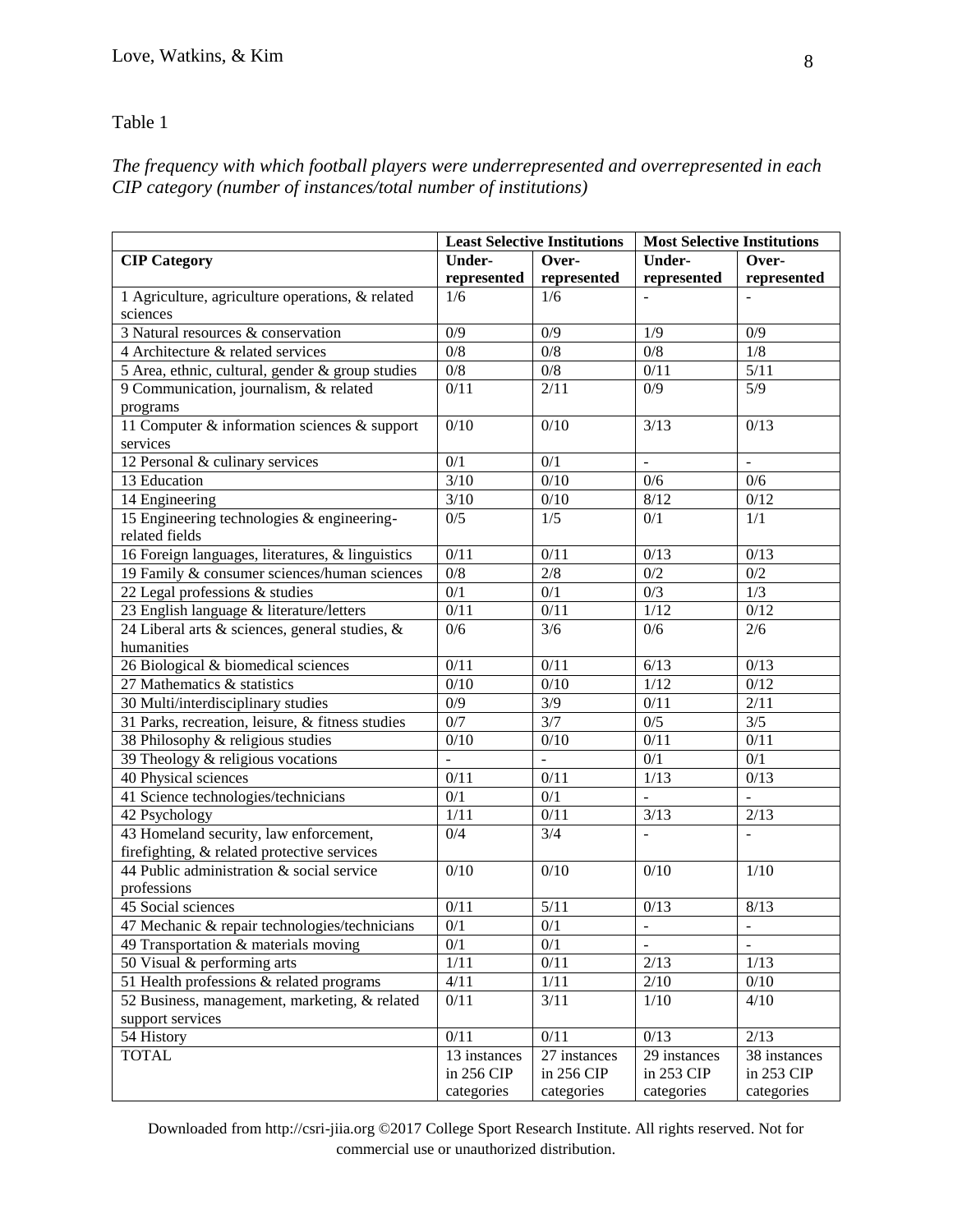### *Areas in Which Football Players Were Overrepresented*

Football players were overrepresented in the following CIP categories at institutions in both the "least selective" and "most selective" groups: "communication, journalism, & related programs" (2 of 11 least selective institutions and 5 of 9 most selective institutions), "engineering technologies and engineering-related fields" (1/5 least selective and 1/1 most selective), "liberal arts and sciences, general studies, and humanities" (3/6 least selective and 2/6 most selective), "multi/interdisciplinary studies" (3/9 least selective and 2/11 most selective), "parks, recreation, leisure, and fitness studies" (3/7 least selective and 3/5 most selective), and "social sciences" (5/11 least selective and 8/13 most selective). Football players were overrepresented at only institutions in the "least selective" group in the CIP areas of "family and consumer sciences/human sciences" (2/8 least selective and 0/2 most selective) and "homeland security, law enforcement, firefighting, and related protective services" (3/4 least selective, offered at 0 most selective). On the other hand, football players were overrepresented in the following CIP areas only at institutions in the "most selective" group: "architecture and related services" (1/8 most selective and 0/8 least selective), "area, ethnic, cultural, gender, and group studies" (5/11 most selective and 0/8 least selective), "legal professions and studies" (1/3 most selective and 0/1 least selective), "public administration and social service professions" (1/10 most selective and 0/10 least selective), and "history" (2/13 most selective and 0/11 least selective). A summary of CIP categories in which football players were overrepresented in comparison to the general student body is provided in Table 2.

#### Table 2

*Summary of CIP categories in which football players were overrepresented in comparison to the general student body (number of instances/total number of institutions)*

| <b>CIP Category</b>                                          | <b>Least selective</b> | <b>Most selective</b> | <b>Total</b> |
|--------------------------------------------------------------|------------------------|-----------------------|--------------|
|                                                              | institutions           | institutions          |              |
| Social sciences                                              | 5/11                   | 8/13                  | 13/24        |
| Communication, journalism, & related programs                | 2/11                   | 5/9                   | 7/20         |
| Parks, recreation, leisure, & fitness studies                | 3/7                    | 3/5                   | 6/12         |
| Liberal arts $\&$ sciences, general studies, $\&$ humanities | 3/6                    | 2/6                   | 5/12         |
| Area, ethnic, cultural, gender & group studies               | 0/8                    | 5/11                  | 5/19         |
| Multi/interdisciplinary studies                              | 3/9                    | 2/11                  | 5/20         |
| Homeland security, law enforcement, firefighting, & related  | 3/4                    |                       | 3/4          |
| protective services                                          |                        |                       |              |
| Engineering technologies & engineering-related fields        | 1/5                    | 1/1                   | 2/6          |
| Family & consumer sciences/human sciences                    | 2/8                    | 0/2                   | 2/10         |
| History                                                      | 0/11                   | 2/13                  | 2/24         |
| Legal professions & studies                                  | 0/1                    | 1/3                   | 1/4          |
| Architecture & related services                              | 0/8                    | 1/8                   | 1/16         |
| Public administration & social service professions           | 0/10                   | 1/10                  | 1/20         |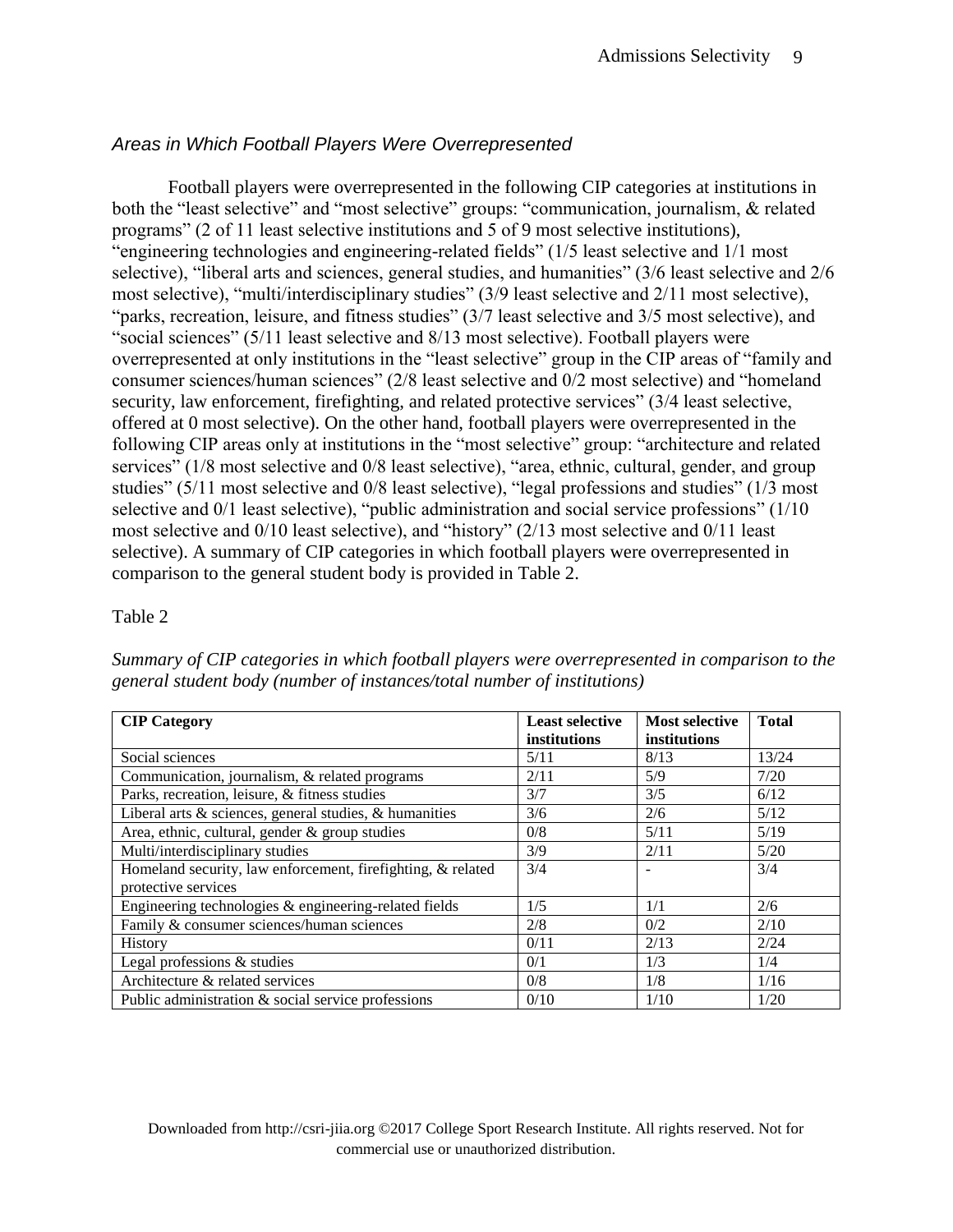# *Areas in Which Football Players Were Underrepresented*

The only CIP category in which football players were underrepresented at institutions in both the "least selective" and "most selective" groups was "engineering" (3 of 10 least selective institutions and 8 of 12 most selective institutions). Football players were underrepresented at only institutions in the "least selective" group in the CIP area of "education" (3/10 least selective and 0/6 most selective). In contrast, football players were underrepresented in the following CIP areas only at institutions in the "most selective" group: "natural resources and conservation" (1/9 most selective and 0/9 least selective), "computer and information sciences and support services" (3/13 most selective and 0/10 least selective), "English language and literature/letters" (1/12 most selective and 0/11 least selective), "biological and biomedical sciences" (6/13 most selective and  $0/11$  least selective), "mathematics and statistics" (1/12 most selective and  $0/10$ least selective), and "physical sciences" (1/13 most selective and 0/11 least selective). A summary of CIP categories in which football players were overrepresented in comparison to the general student body is provided in Table 3.

#### Table 3

*Summary of CIP categories in which football players were underrepresented in comparison to the general student body (number of instances/total number of institutions)*

| <b>CIP</b> Category                                      | <b>Least selective</b><br>institutions | <b>Most selective</b><br>institutions | <b>Total</b> |
|----------------------------------------------------------|----------------------------------------|---------------------------------------|--------------|
| Engineering                                              | 3/10                                   | 8/12                                  | 11/22        |
| Biological & biomedical sciences                         | 0/11                                   | 6/13                                  | 6/24         |
| Education                                                | 3/10                                   | 0/6                                   | 3/16         |
| Computer $\&$ information sciences $\&$ support services | 0/10                                   | 3/13                                  | 3/23         |
| Natural resources & conservation                         | 0/9                                    | 1/9                                   | 1/18         |
| Mathematics & statistics                                 | 0/10                                   | 1/12                                  | 1/22         |
| English language & literature/letters                    | 0/11                                   | 1/12                                  | 1/23         |
| Physical sciences                                        | 0/11                                   | 1/13                                  | 1/24         |

### *CIP Categories with Contradictory Results*

We found contradictory results in four CIP categories. Specifically, football players were underrepresented at some institutions and overrepresented at others in "agriculture, agriculture operations, and related services" (underrepresented at 1/6 least selective, overrepresented at 1/6 least selective, offered at 0 most selective), "psychology" (underrepresented at 1/11 least selective and 3/13 most selective, but overrepresented at 2/13 most selective), "visual and performing arts" (underrepresented at 1/11 least selective and 2/13 most selective, but overrepresented at 1/13 most selective), and "business, management, marketing, and related support services" (overrepresented at 3/11 least selective and 4/10 most selective, but underrepresented at 1/10 most selective).

### *CIP Categories with no Significant Differences*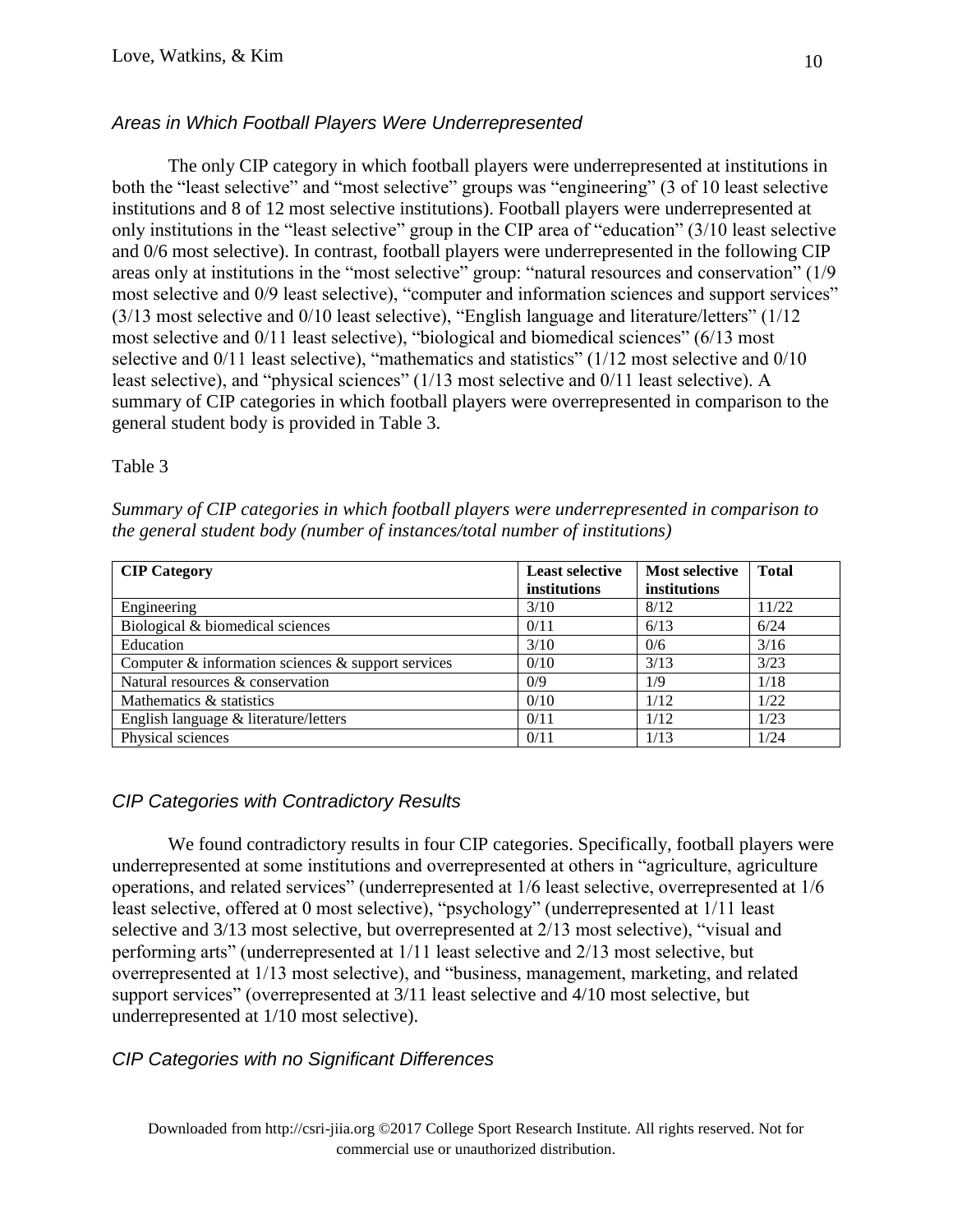In two CIP categories offered at multiple institutions, the proportion of football players did not differ to a significant extent from that of the general student body: "foreign languages, literatures, and linguistics" (0/11 least selective and 0/13 most selective) and "philosophy and religious studies (0/10 least selective and 0/11 most selective). In addition, there were no significant differences in the following CIP areas, all of which were offered at only one institution: "personal and culinary services" (0/1 least selective), "theology and religious studies" (0/1 most selective), "science technologies/technicians" (0/1 least selective), "mechanic and repair technologies/technicians" (0/1 least selective), and "transportation and materials moving" (0/1 least selective).

#### *Comparison of "Most Selective" and "Least Selective" Institutions*

As noted previously, the distribution of football players' majors was significantly different from that of the general student body at 11 of 12 institutions in the "least selective" group and all 13 institutions in the "most selective" group. Further, players were overrepresented in 38 of 253 total CIP categories (15.0%) among "most selective" institutions, compared to 27 of 256 total CIP categories (10.5%) among "least selective" institutions. Players were underrepresented in 29 of 253 total CIP categories (11.5%) among "most selective" institutions, compared to 13 of 256 total CIP categories (5.1%) among "least selective" institutions. Overall, these results suggest that the distribution of football student-athletes' academic majors departs from that of the general student body more frequently at highly-selective institutions.

# **Discussion**

Football student-athletes were most frequently overrepresented in the "social sciences" category (13 of 24 institutions), followed by "communication, journalism, & related programs" (7 of 20 institutions), "parks, recreation, leisure, and fitness studies" (6 of 12 institutions), "liberal arts and sciences, general studies, and humanities" (5 of 12 institutions), and "multi/interdisciplinary studies" (5 of 20 institutions). Interestingly, football players were also frequently overrepresented in the "area, ethnic, cultural, gender, and group studies" category, but only at institutions in the "most selective" group (5/11 most selective and 0/8 least selective). Additionally, in the relatively rare cases where the category existed, football players were also frequently overrepresented in "homeland security, law enforcement, firefighting, and related protective services" (3 of 4 institutions, all of which were in the "least selective" group). The CIP category of "engineering," meanwhile, was the area in which football players were most commonly underrepresented (11 of 22 institutions); in particular, this seemed to be common at institutions in the "most selective" group (8 of 12 "most selective" institutions, compared to 3 of 10 "least selective" institutions).

With respect to contributions to the academic literature, the current study was the first to thoroughly investigate academic areas of study in which student-athletes are underrepresented in comparison to the general study body. A substantial body of research has determined that student-athletes in football and men's and women's basketball are often "clustered" into particular majors (Case et al., 1987; Fountain & Finley, 2009; 2011; Otto, 2012; Paule-Koba, 2015; Sanders & Hildenbrand, 2010; Schneider et al., 2010). Consistent with the current study, other investigations have found student-athletes frequently "clustered" into the social sciences (Sanders & Hildenbrand, 2010; Schneider et al., 2010). However, the current study also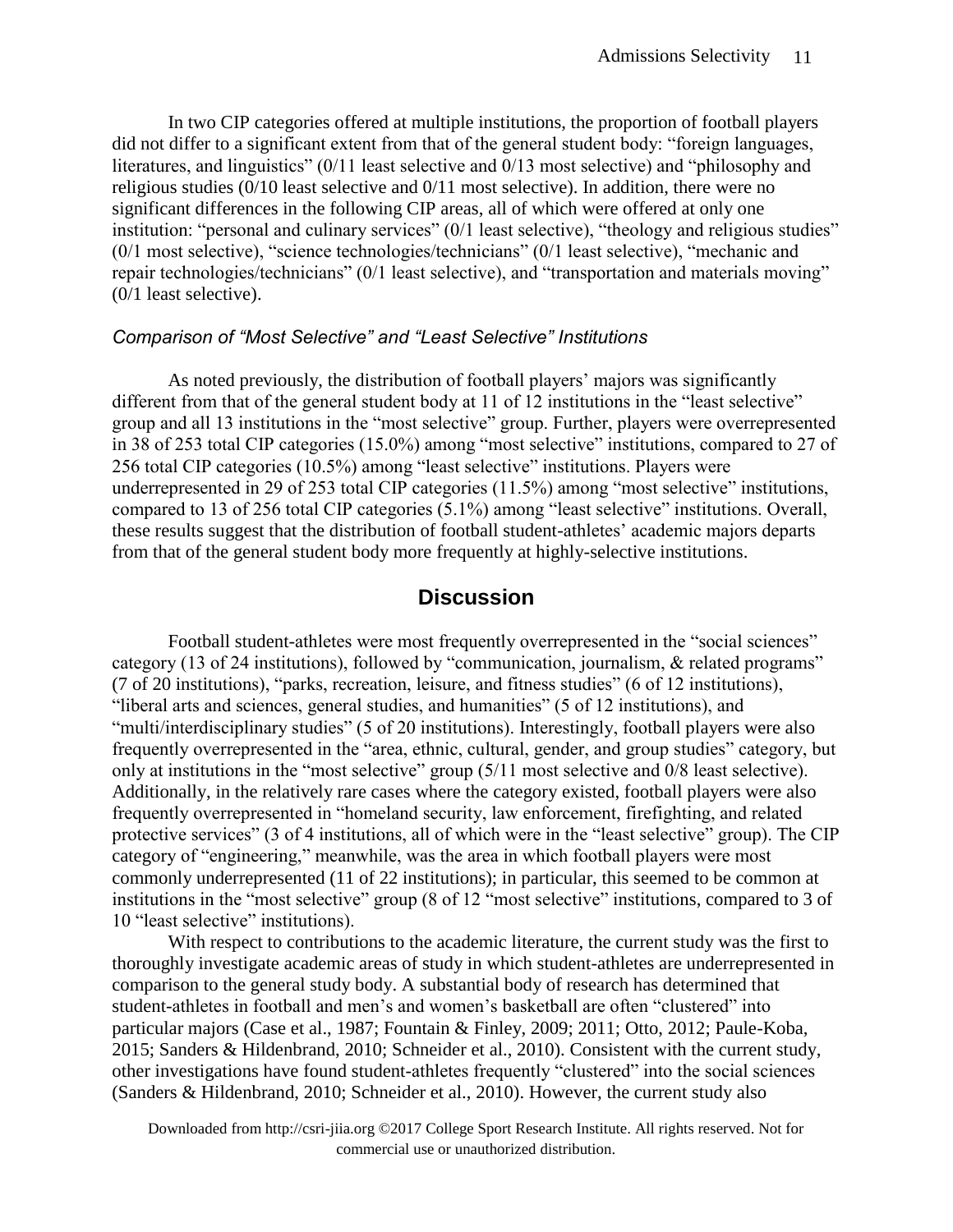identified areas in which football players were underrepresented relative to students in general. Being aware of the academic areas in which football student-athletes are underrepresented can help scholars and administrators investigate and understand constraints that may prevent studentathletes from having a more fully meaningful educational experience. For example, if the time demands of athletics prevent student-athletes from pursuing majors in the field of engineering, this can inform efforts to reform college sports. On the other hand, if scheduling conflicts are causing difficulties (i.e., certain courses are only available during practice times), university officials might work with athletic administrators in an effort to prevent such conflicts.

The current study was also the first to specifically investigate admissions selectivity and the over or underrepresentation of student-athletes in particular academic areas. At a general level, it appears common for the distribution of student-athletes' academic majors to differ from that of the general student body, regardless of a university's level of admissions selectivity. Indeed, football student-athletes were overrepresented and underrepresented in a number of academic areas both at institutions in the "most selective" and "least selective" groups. However, based on the results of the current study, it seems that football players are over or underrepresented in CIP categories more frequently at the "most selective" institutions. This finding is consistent with the results of Case et al. (1987), who reported that clustering in men's and women's basketball was more likely to occur at "elite" academic universities. The fact that particular academic challenges arise at more highly-selective institutions may not be surprising given the aforementioned situation described by Notre Dame Coach Brian Kelly, who suggested that few of his football players would be admitted to the university if not for their athletic skills. If a university admits a student-athlete with qualifications that are well below that of typical students at the university, then places substantial athletic time demands upon that student, it seems likely that the student-may face obstacles that prevent him/her from gaining a full, meaningful educational experience.

In addition, the current study also has relevant applications for administrators and other stakeholders in college athletics. Recognizing the academic areas in which student-athletes are commonly overrepresented and underrepresented can help us in considering the extent to which student-athletes are (or are not) taking full advantage of the educational opportunities presented by a scholarship. If certain areas exist in which student-athletes are generally unable to pursue academic majors (e.g., engineering fields), this highlights relevant questions about how meaningful the educational opportunities are that student-athletes have available to them. If athletics is playing a substantial role in limiting the academic pursuits of student-athletes, making the attainment of certain majors unrealistic, this raises important philosophical questions about the role of athletics on university campuses. At the very least, administrators, both in athletics and the university in general, should think further about how athletics might be structured in a way that lets "athletes be students" (Battier, 2016).

# **Limitations and Directions for Future Research**

With respect to directions for future research, the current study took the innovative approach of using CIP categories as a systematic way of analyzing the distribution of studentathletes' academic majors and allowing for comparison between universities. This method facilitated investigation and comparison of the distribution of football players' areas of study at institutions with the most selective and least selective admissions standards. We suggest that the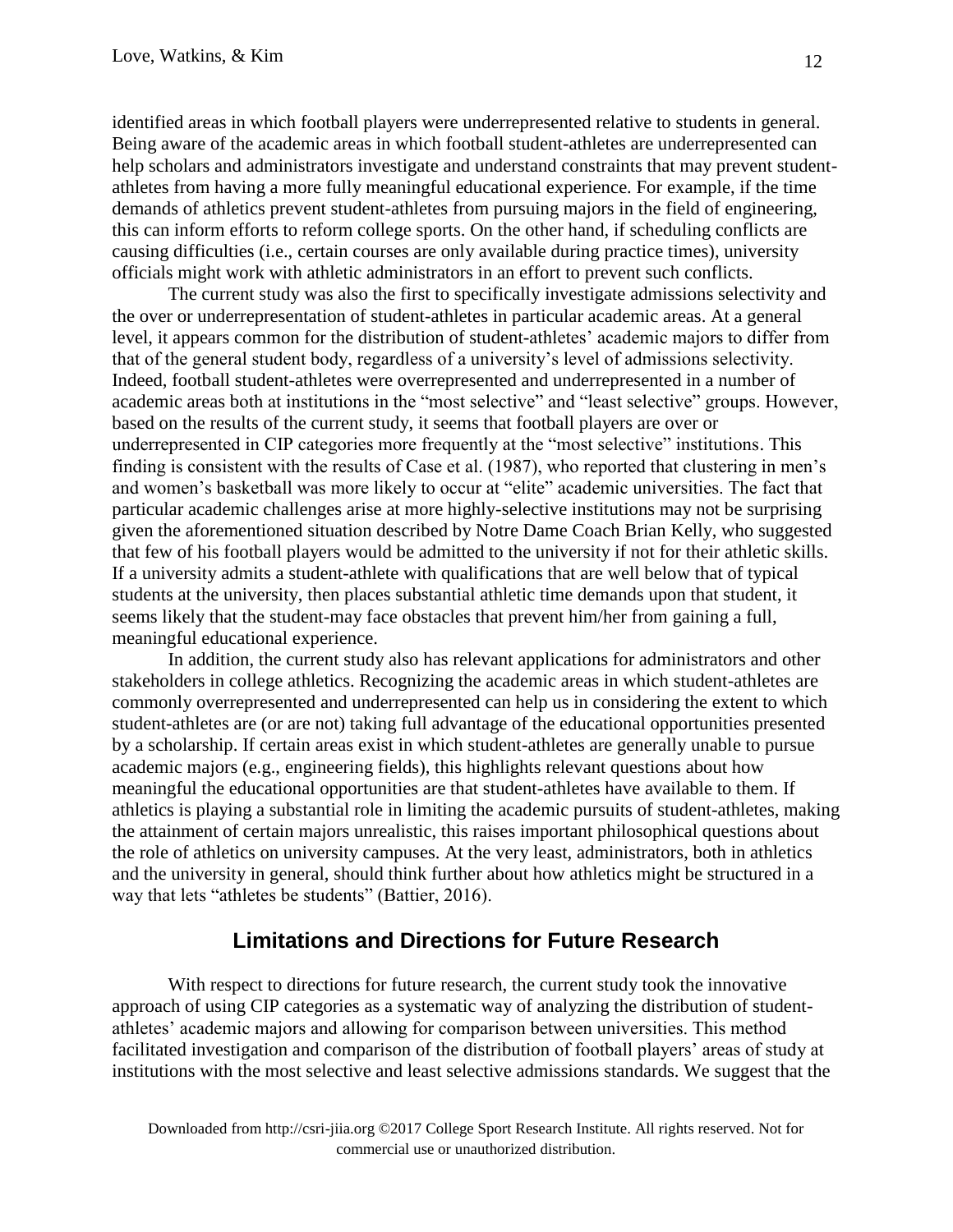use of CIP categories can be fruitful as a systematic way of investigating academic "clustering" across multiple institutions in future research.

Of course, the use of general CIP categories does carry some important limitations. For instance, by using general CIP categories, numerous specific majors (e.g., electrical engineering, chemical engineering, mechanical engineering) were grouped into broad categories (e.g., "Engineering"). In some cases, popular specific majors are likely to be grouped within larger academic programs. If an author's goal was to investigate why student-athletes were or were not pursing a specific major, the use of general CIP categories may oversimplify analysis. However, in such a case, researchers could make use of more detailed CIP codes (e.g., 14.19 "mechanical engineering" and 14.08 "civil engineering") rather than use general CIP categories. Therefore, one way of building upon the current study would be to use specific CIP codes to systematically collect and organize data about student-athletes' individual majors.

Readers should also be aware of limitations associated with assessing university admissions selectivity. Although the Carnegie Classification and Princeton Review rankings are both widely used, additional insight may be gained by measuring admissions selectivity with primary source data, such as the grade-point averages and test scores of incoming students. Because universities often provide "special admits" for student-athletes, future research could seek to directly measure how the academic qualifications and backgrounds of incoming studentathletes compare to those of incoming students in general at different types of institutions. Such an approach could provide further insight about factors that may affect the distribution of student-athletes' academic majors.

Finally, the current study investigated only one sport (i.e., football) at one level of competition (i.e., FBS), and future research could investigate the distribution of student-athletes' majors in Olympic sports and at other levels of competition (e.g., NCAA Division II and III). Such research could help determine the extent to which the demands of athletics limit studentathletes' choice of academic majors in a broader range of sports and at different levels of competition.

### **Conclusion**

The results of the current study suggest that the distribution of football student-athletes' academic majors differs from that of the general study body both at institutions with the "most selective" and "least selective" admissions standards in big-time college football. Football players were most frequently overrepresented in "social sciences" and underrepresented in "engineering" majors. Further, it appears that the distribution of football players' academic majors differs from that of the general student body more frequently at the "most selective" institutions. The results of the current study lead the authors to suggest that certain factors may limit the ability of student-athletes to gain a full, meaningful educational experience that is comparable to that of their non-athlete peers. Notably, this may be a particular concern at more highly-selective institutions with big-time football programs. If the structure of athletics participation prevents or discourages student-athletes from pursuing the full range of academic programs offered at a university, this raises important questions for athletics administrators and university officials to consider.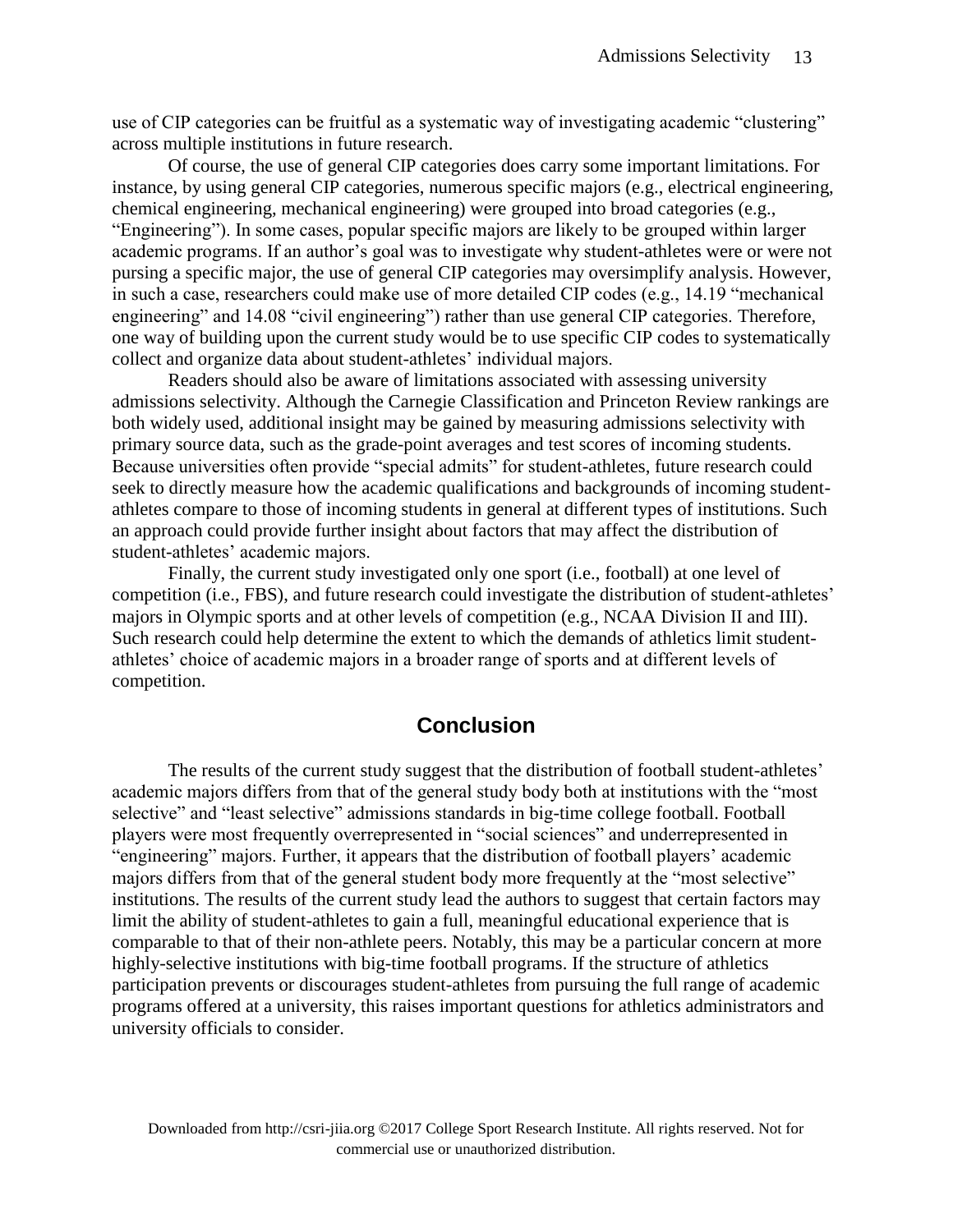# **References**

- Adler, P., & Adler, P.A. (1985). From idealism to pragmatic detachment: The academic performance of college athletes. *Sociology of Education*, *58*, 241-250. doi:10.2307/2112226
- Agresti, A. (2007). *An introduction to categorical data analysis*. Hoboken, NJ: Willey.
- Barreto, H., & Howland, F. (2005). *Introductory econometrics: Using Monte Carlo simulation with Microsoft excel*. Cambridge University Press.
- Battier, S. (2016, October 24). Let athletes be students. *The Players' Tribune*. Retrieved from: http://www.theplayerstribune.com/shane-battier-ncaa-let-athletes-be-students/
- Benford, R. D. (2007). The college sports reform movement: Reframing the "edutainment" industry. *The Sociological Quarterly*, *48*, 1-28. doi:10.1111/j.1533-8525.2007.00068.x
- Bimper, A. Y. (2014). Game changers: The role athletic identity and racial identity play on academic performance. *Journal of College Student Development*, *55*, 795–807. doi:10.1353/csd.2014.0078
- Case, B., Greer, S., & Brown, J. (1987). Academic clustering in athletics: Myth or reality? *Arena Review*, *11*(2), 48-56.
- Cochran, W. (1954). Some methods for strengthening the common χ2 tests. *Biometrics, 10*(4), 417-451. doi:10.2307/3001616
- Cohen, B. (2015, August 28). At Auburn, athletics and academics collide. *The Wall Street Journal*. Retrieved from: http://www.wsj.com/articles/at-auburn-athletics-and-academicscollide-1440635278
- College Sport Research Institute. (2016). 2016 adjusted graduation gap report: NCAA FBS Football. Retrieved from: http://csri-sc.org/wp-content/uploads/2016/10/2016-Football-AGG-Report\_Publish\_Final\_10-19-2016.pdf
- Common Date Set Initiative (n.d.). Retrieved from http://www.commondataset.org/
- Currell, G. (2015). *Scientific Data Analysis.* Oxford, UK: Oxford University Press.
- Farrey, T. (2009, December 18). Seminoles helped by 'learning disabled' diagnoses. *ESPN*. Retrieved from: http://www.espn.com/espn/otl/news/story?id=4737281
- Fountain, J., & Finley, P. (2009). Academic majors of upperclassmen football players in the Atlantic Coast Conference: An analysis of academic clustering comparing white and minority players. *Journal of Issues in Intercollegiate Athletics*, *2*, 1-13.
- Fountain, J., & Finley, P. (2011). Academic clustering: A longitudinal analysis of a Division I football program. *Journal of Issues in Intercollegiate Athletics*, *4*, 24-41.
- Ganim, S. (2014, December 10). Former UNC athlete sues school over academic scandal. *CNN*. Retrieved from: http://www.cnn.com/2014/11/07/us/unc-academicscandal/index.html?hpt=hp\_t2
- Hansen, E. (2015, June 9). Notebook: Kelly considered bringing in grad transfer QB of his own to ND. *ND Insider*. Retrieved from: http://www.ndinsider.com/football/notebook-kellyconsidered-bringing-in-grad-transfer-qb-of-his/article\_9e402420-0f19-11e5-875a-239e4130ef5f.html
- Hardin, R. & Pate, J. R. (2013). Playbook vs. textbook: Examining academic transitioning of NCAA Division I-FBS football student-athletes. *Journal for the Study of Sports and Athletes in Education*, *7*, 229-244. doi:10.1179/1935739713Z.00000000014
- Harris, A. (2011, March 9). Stanford athletes had access to list of 'easy' courses. *The Stanford Daily*. Retrieved from: http://www.stanforddaily.com/2011/03/09/1046687/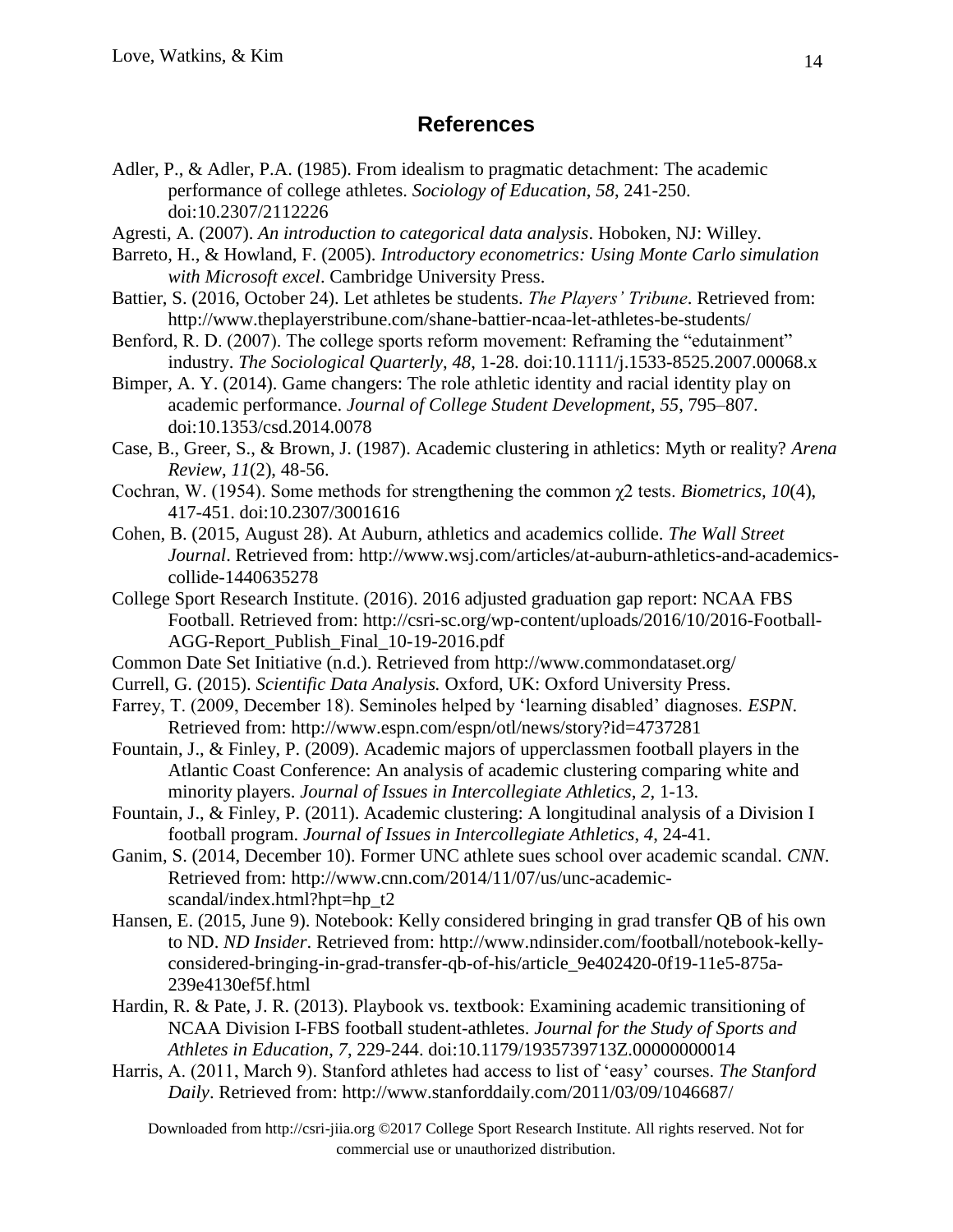- Heuser, J., Gershman, D. & Carty, J. (2008, March 18). University of Michigan athletes' "safe harbor" is general studies. *The Ann Arbor News*. Retrieved from: http://www.mlive.com/wolverines/academics/stories/index.ssf/2008/03/athletes\_safe\_har bor\_is\_genera.html
- Hilbe, J. M. (2004). A review of SPSS 12.01, part 2. *The American Statistician*, *58*, 168-171. doi:10.1198/0003130043402
- Hosick, M. B. (2015, November 4). Graduation success rate continues to climb. *NCAA.org*. Retrieved from: http://www.ncaa.org/about/resources/media-center/news/graduationsuccess-rate-continues-climb
- Huml, M. R., Hancock, M. G., & Bergman, M. J. (2014). Additional support or extravagant cost? Student-athletes' perceptions on athletic academic centers. *Journal of Issues in Intercollegiate Athletics*, *7*, 410–430.
- Johnston, L. (2004, March 3). Ex-Georgia assistant's exam laughable; can you pass? *USA Today*. Retrieved from: http://usatoday30.usatoday.com/sports/college/mensbasketball/2004-03- 03-harrick-exam\_x.htm
- Lester, R. (1999). *Stagg's university: The rise, decline, & fall of big-time football at Chicago*. Urbana, IL: University of Illinois Press.
- National Collegiate Athletic Association. (2007). *NCAA launches latest public service announcements, introduces new student-focused website* [Press release]. Retrieved from: http://fs.ncaa.org/Docs/PressArchive/2007/Announcements/NCAA%2BLaunches%2BLa test%2BPublic%2BService%2BAnnouncements%2BIntroduces%2BNew%2BStudent-Focused%2BWebsite.html
- National Collegiate Athletic Association. (2016a). Kalamazoo College Public Infractions Decision. Retrieved from:

http://www.ncaa.org/sites/default/files/INF\_KalamazooCollegePublicInfractionsDecision \_20160322.pdf

- National Collegiate Athletic Association. (2016b). NCAA GOALS study of the student-athlete experience: Initial summary of findings. Retrieved from: http://www.ncaa.org/sites/default/files/GOALS\_2015\_summary\_jan2016\_final\_2016062 7.pdf
- National Collegiate Athletic Association. (n.d.). Office of the President: On the Mark. Retrieved from: http://www.ncaa.org/about/who-we-are/office-president/office-president-mark
- Otto, K. (2010). Demonstrating the importance of accuracy in reporting results of academic clustering. *Journal for the Study of Sports and Athletes in Education*, *6*, 293-310. doi:10.1179/ssa.2012.6.3.293
- Paule-Koba, A. (2015). Gaining equality in all the wrong areas: An analysis of academic clustering in Women's NCAA Division I basketball. *International Journal of Sport Management*, *16*, 1-16.
- Sanders, J. P., & Hildenbrand, K. (2010). Major concerns: A longitudinal analysis of studentathletes' academic majors in comparative perspective. Journal *of Intercollegiate Sport*, *3*, 213–233. doi:10.1123/jis.3.2.213
- Schneider, R. G., Ross, S. R., & Fisher, M. (2010). Academic clustering and major selection of intercollegiate student-athletes. *College Student Journal*, *44*, 64-70.

Schumacker, R., & Tomak, S. (2013). *Understanding Statistics Using R*. New York: Springer.

Smith, R. A. (2011). *Pay for play: A history of big-time college athletic reform*. Urbana, IL: University of Illinois Press.